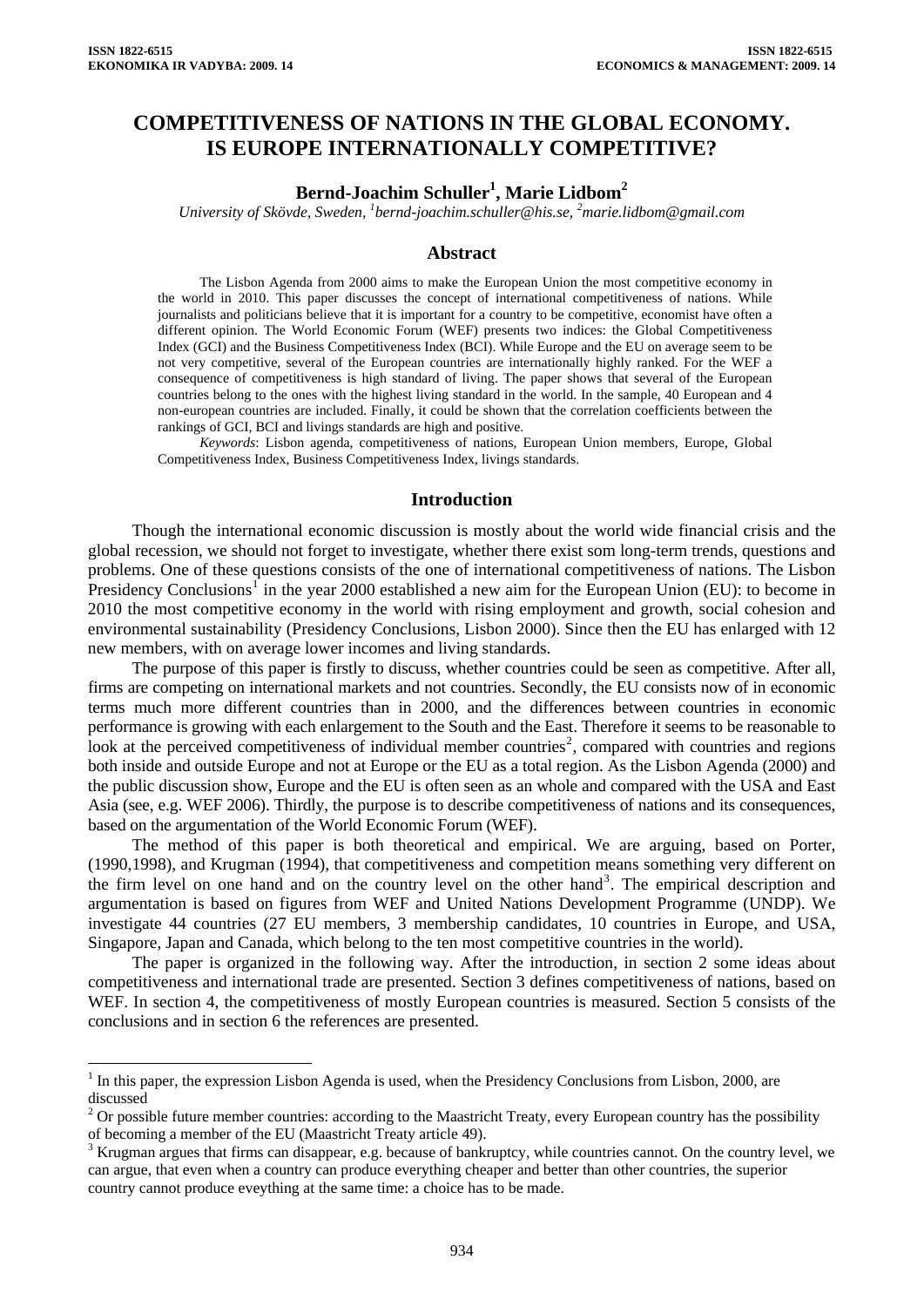### **Some theoretical ideas about competitiveness and international trade[4](#page-1-0)**

While politicians and journalists seem to believe that international trade is a zero sum game (the gains for e.g. one country are equal to the losses of another one), exports and imports make it possible for nations to consume outside their national production frontiers. From a national point of view, competitiveness refers to the competitive environment that a country´s firms face. Identification of a nation´s competitive advantages can improve productivity and income. International trade makes it possible to increase living standard and well-being of the citizens in all countries.

One of the major concerns in economics is that resources are limited. With other words, what ever we are doing, there is always an opportunity costs. Choices have to made and resources have to be utilised as efficiently as possible, to maximize standard of living and economic welfare. This holds for individuals, firms as well as for nations.

Traditional economic theories propose that a country engaging in international trade has the possibility to grow beyond its own production potential. Instead of producing everything it is consuming, a country can concentrate on goods and services, where it is relatively better. This leads to specialisation and as a consequence, to rising productivity.

Many theories explain benefits from trade with differences in technology, such as the theories of comparative advantages, economies of scale and the availability of production factors. The relevance of such theories, yet, on the economic environments and technological advances has been questioned. The discussion raised concerns that these theories were developed in a different time and in an environment different from what the world is today (Porter, 1990, 1998).

For the past twenty years or so, attention has been drawn to the importance of the competitive advantages of nations and its impact on economic growth and standard of living (Porter, 1990, 1998, WEF, 2005). The basic idea is that if countries effectively identify the true sources of competitiveness, then they are less likely to suffer in their economic development than if these resources are not found. In this set-up, competitiveness is linked to productivity. The limitations of resources suggests that no nation can have competitive advantages in everything. Similarly to comparative advantage, *competitive* advantage is about making the best of a country´s resources.

On a daily basis, people are talking about competitiveness. Competitiveness in a national framework differs from that in a firm sense (Porter, 1990, 1998, Krugman, 1994). The discussion often focus on competitiveness of nations. However, it is a country´s firms and individuals that compete. While competition of individuals can be seen as a zero-sum game, on a country level, competiton can be a plus-sum game. A zero-sum game can be explained in the following way. Assume that two players are competing in a game of some sort, both with the intention to win. In harmony with the rules of the game and considering the risks involved, both participants will choose a strategy which will result in the highest possible gain or dividend. This dividend can be positive, negative or zero. Economists talk about a *zero-sum* game, when the sum of both players´ share is independent of the strategies chosen, i.e. when the sum is constant. Thus, the characteristics of such a game is as follows: should the first player´s dividend increase, the dividend of the second one would fall.

Firms competing on an open market are under constant pressure to adjust the design and price of their product, to meet the request of consumers. When a firm makes choices, it faces constraints imposed by nature (inputs, etc), customers and competitors. Consequently, to keep up with the pace of the market, the firm must try to function as efficient as possible. Failing to do so, the firm will not be able to hold its position nor make sufficient profits and eventually cease to exist. Competition between firms implies a strive for every profit driven firm to become better and more efficient. Failing to do so, firms roughly face two options: change of management or file for bankruptcy. Competitiveness refers to features allowing a firm to compete effectively with other firms, either because of lower costs or due to superior technology. Competitiveness can be described as a comparative measure of a firm´s ability to supply and sell goods and services on a given market.

We now set out to explain competitiveness in a national framework. Consider the following two expressions: "the competitiveness of Sweden" and "the competitiveness of Swedish firms". Nations do not compete economically, but firms and individuals do. Thus the former expression bids little meaning compared to the latter when discussing the economic environments of nations. However, when discussed by

 $\overline{a}$ 

<span id="page-1-0"></span><sup>4</sup> Section 2 is based on Lidbom, M. (2006)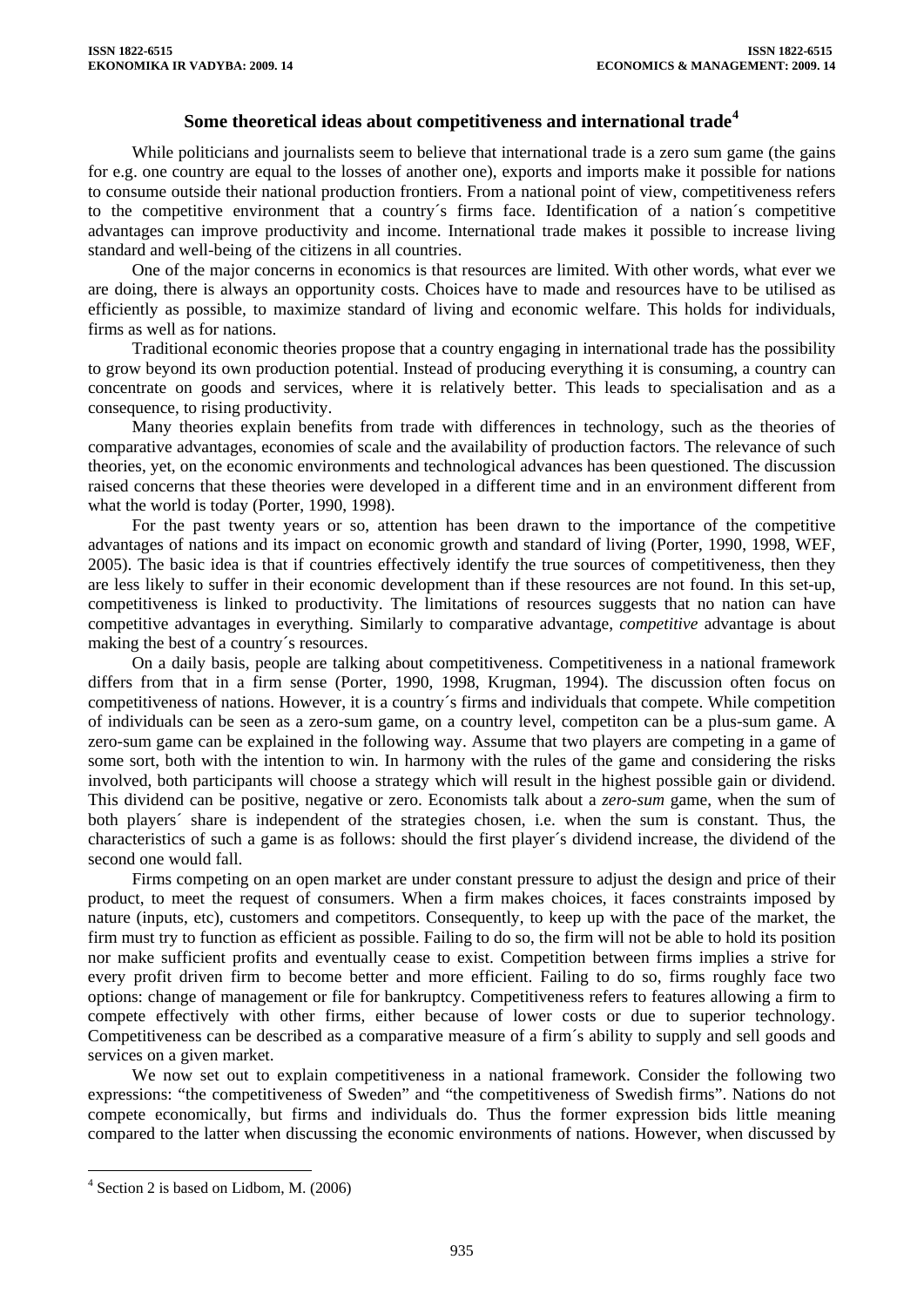the general public, competitiveness, along with trade, is often expressed in terms of the absolute performance of countries. Economists do not view absolute performance as an important matter, since it is more interesting to find out how well countries perform, when compared to others. The general public claims that they are alarmed by the increasing competitiveness of *other* nations, allegedly leading to decreasing market shares and causing the domestic country to sell less of its products. But some doubts can be mentioned. What says that a decreasing share on the world market causes a country to sell fewer goods? Could it not be so that it is not the country´s market share that is diminishing, but rather the market that is increasing? What happens for example when a formerly closed economy opens up for foreign trade? Such a scenario is likely to expand the world market and the market share of the countries, which participated in world trade before opening the closed economy will fall, with the possibility of rising foreign trade.

In many countries, most of what is produced is generally also consumed there, which has been shown in the EU (Boschini & Eriksson, 2005). This makes the economy less susceptible to things happening in other countries. However, discussions on competitiveness often come with expressed concerns that positive economic developments in one part of the world are to a disadvantage for another part. This is not necessarily true. Suppose that the firms of an internationally trading country find ways which make them more competitive on the world market. This enables their products to be sold in larger amounts both on domestic and foreign markets, i.e. both domestic supply and exports grow. The increasing supply and demand of domestically produced goods and services boost the circular flow of income in the economy as productivity is rising. Consequently, both public and private incomes increase. Saving, investment, consumption, export, but even import will rise.

Thus, positive economic developments in one part of the world are not automatically a disadvantage for other parts<sup>[5](#page-2-0)</sup>. It should be clear from the discussion that national competitiveness is not a zero-sum game, but rather a plus-sum game – success breeds success. As mentioned before, countries engaging in international trade have the possibility to grow beyong their production potential, and raise average productivity. This gives an opportunity to all participants in international trade to gain. A country should not be seen as a gigantic firm. Running an economy differs obviously a lot from managing a firm. As discussed above, a firm not being able to make profits will soon be forced out of the market, unless it improves its performance. But since trade between countries is not profit driven, nations do not have a distinct bottom line. In a democracy with bad economic outlook, the individuals have the choice to vote and to express their disappointment by not re-electing the ruling government. A nation going bancrupt is virtually unheard of  $6$ .

## **How to define competitiveness of nations**

Economist seem to be not very interested in the international competitiveness of countries. They are arguing that firms have to be competitive, and not nations, because when firms cannot compete, they will disappear, or at least their management will be fired (Porter, 1990, 1998; Krugman, 1994; see even Schuller, 2004). On the other hand, journalist and politicians are very much interested in whether countries are competitive or not. As mentioned before, the Lisbon Agenda from the year 2000 has as one of its goals to make the EU the most competitive economy in the world (Presidency Conclusions, 2000).

According to Porter (1990, 1998), international competitiveness of countries is often described in the following way: (1) macroeconomic phenomena, like exchange rates, interest rates, government deficits, etc., (2) cheap and abundant labour, (3) bountiful natural resources, (4) different management practices, (5) low unit labour costs, (6) a positive balance of trade, and (7) probably most important: high and rising productivity.

To express competitiveness and to compare countries, the World Economic Forum (WEF) has constructed two indices: the Global Competitiveness Index (GCI), and the Business Competitiveness Index (BCI) (WEF, 2007; Schuller, 2008). Furthermore, according to the WEF (2002), a competitive country is able......"to provide its citizens with high and rising standards of living" (WEF, 2002, p.2). Countries are ranked according to GCI, BCI and standards of living.

 $\overline{a}$ 

<span id="page-2-0"></span> $<sup>5</sup>$  However, if a country is growing slower than other economies, the effect can bring about changes in the employment</sup> in some industries, that is decreasing in some and increasing in others.

<span id="page-2-1"></span><sup>&</sup>lt;sup>6</sup> Perhaps with the exception of the former GDR, if this country can be seen as a nation.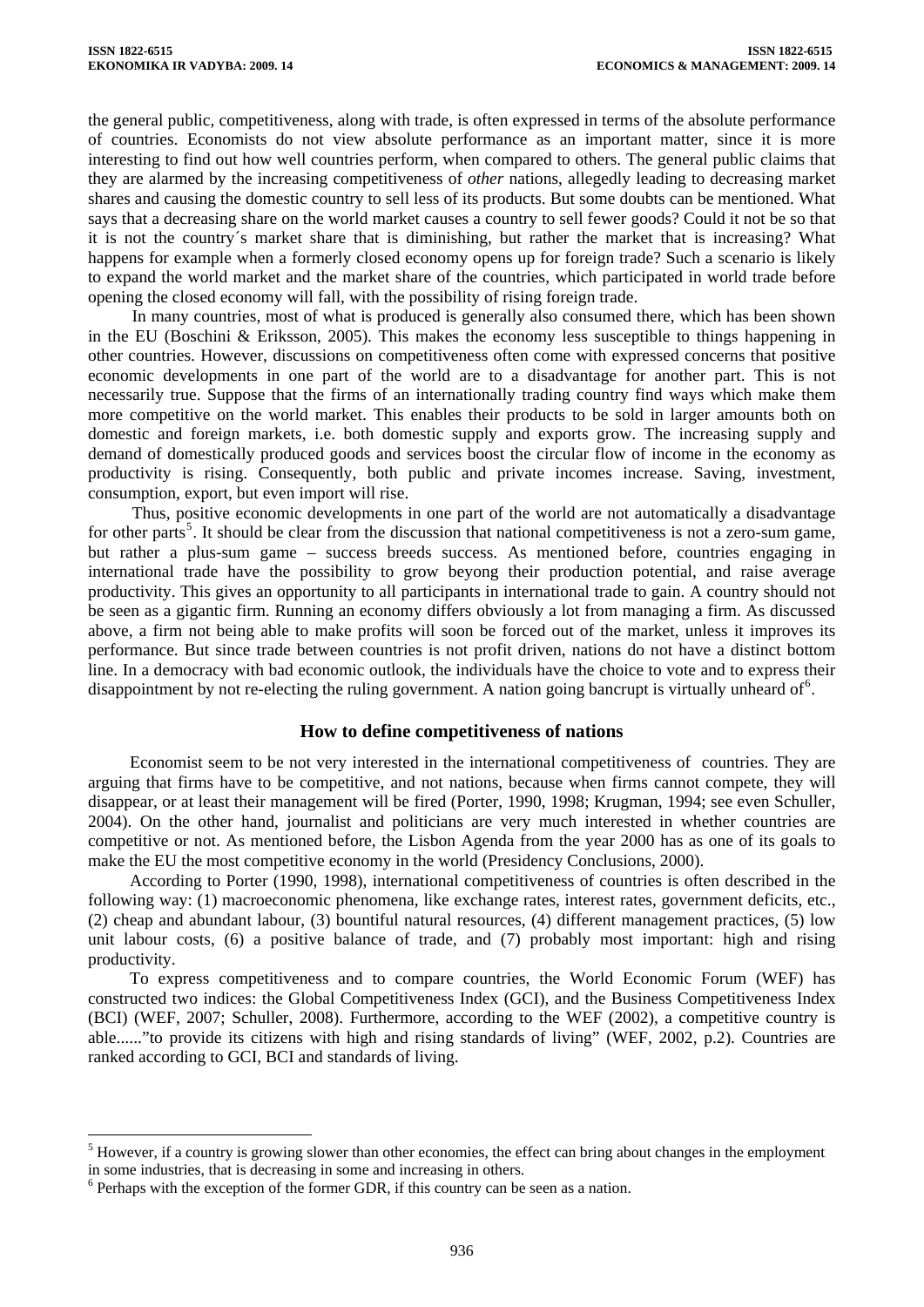### **To measure Europe´s Competitiveness**

In this section, we will describe competitiveness of countries by using the GCI and the BCI. Furthermore, living standard is described by GDP pc in purchasing power parities (GDP pc PPP) and the Human Development Index (HDI) from the Human Development Report (UNDP). 44 countries are ranked according to the four variables GCI, BCI, GDP pc PPP, and HDI. Two types of rankings are shown: the first one includes the 44 countries of our sample. The second rankings shows each country's position<sup>[7](#page-3-0)</sup> in the total sample of 134 countries. The following countries are included in the rankings: (1) the ten most competitive countries according to the GCI, including 6 European countries and the USA, Singapore, Japan and Canada, (2) the EU 27, (3) 3 EU membership candidate countries (Croatia, Macedonia, Turkey), (4) Remaining European countries<sup>[8](#page-3-1)</sup> (Switzerland, Norway, Iceland, Russian Federation, Montenegro, Serbia, Moldova, Bosnia & Herzegovina, Ukraina and Albania). The rankings are presented in table 1.

|                | <b>GCI</b> | HDI            | GDP pc                          | <b>BCI</b>     |                | <b>GCIRank HDI Rank</b> | GDP pc             | Rank             |
|----------------|------------|----------------|---------------------------------|----------------|----------------|-------------------------|--------------------|------------------|
|                |            |                | Rank 44 Rank 44 Rank 44 Rank 44 |                | 2008-09        | 2005                    | Rank 2005 BCI 2007 |                  |
| <b>USA</b>     | 1          | 11             | 6                               | 1              | 1              | 12                      | 6                  | 1                |
| Switzerland    | 2          | 6              | 8                               | 6              | $\overline{c}$ | 7                       | 8                  | 6                |
| Denmark        | 3          | 13             | 13                              | 5              | 3              | 14                      | 13                 | 5                |
| Sweden         | 4          | 5              | 14                              | $\overline{4}$ | $\overline{4}$ | 6                       | 14                 | $\overline{4}$   |
| Singapore      | 5          | 21             | $\overline{4}$                  | 9              | 5              | 25                      | $\overline{4}$     | 9                |
| Finland        | 6          | 10             | 17                              | 3              | 6              | 11                      | 17                 | 3                |
| Germany        | 7          | 19             | 18                              | $\overline{2}$ | 7              | 22                      | 18                 | $\boldsymbol{2}$ |
| Netherlands    | 8          | 8              | 10                              | $\overline{7}$ | 8              | 9                       | 10                 | $\overline{7}$   |
| Japan          | 9          | $\overline{7}$ | 20                              | 10             | 9              | 8                       | 20                 | 10               |
| Canada         | 10         | 3              | 12                              | 13             | 10             | $\overline{4}$          | 12                 | 14               |
| UK             | 11         | 15             | 16                              | 11             | 12             | 16                      | 16                 | 11               |
| Austria        | 12         | 14             | 11                              | $\,8\,$        | 14             | 15                      | 11                 | $\,8\,$          |
| Norway         | 13         | $\overline{2}$ | 3                               | 12             | 15             | $\overline{2}$          | 3                  | 13               |
| France         | 14         | 9              | 19                              | 16             | 16             | 10                      | 19                 | 17               |
| Belgium        | 15         | 16             | 15                              | 14             | 19             | 17                      | 15                 | 15               |
| Iceland        | 16         | $\mathbf{1}$   | 9                               | 15             | 20             | 1                       | 9                  | 16               |
| Ireland        | 17         | $\overline{4}$ | $\overline{7}$                  | 17             | 22             | 5                       | $\overline{7}$     | 24               |
| Luxembourg     | 18         | 17             | $\mathbf{1}$                    | 18             | 25             | 18                      | $\mathbf{1}$       | <b>XXX</b>       |
| Spain          | 19         | 12             | 21                              | 20             | 29             | 13                      | 21                 | 27               |
| Estonia        | 20         | 31             | 26                              | 19             | 32             | 44                      | 26                 | 26               |
| Czech Republic | 21         | 25             | 25                              | 22             | 33             | 32                      | 25                 | 32               |
| Cyprus         | 22         | 23             | 5                               | 28             | 40             | 28                      | 5                  | 45               |
| Slovenia       | 23         | 22             | 24                              | 23             | 42             | 27                      | 24                 | 35               |
| Portugal       | 24         | 24             | 27                              | 21             | 43             | 29                      | 27                 | 30               |
| Lithuania      | 25         | 30             | 30                              | 24             | 44             | 43                      | 30                 | 39               |
| SlovakRepublic | 26         | 29             | 28                              | 27             | 46             | 42                      | 28                 | 44               |
| Italy          | 27         | 18             | 22                              | 26             | 49             | 20                      | 22                 | 42               |
| Russian Fed    | 28         | 37             | 34                              | 35             | 51             | 67                      | 34                 | 71               |
| Malta          | 29         | 26             | $\overline{2}$                  | 25             | 52             | 34                      | $\overline{2}$     | 40               |
| Poland         | 30         | 28             | 32                              | 33             | 53             | 37                      | 32                 | 56               |
| Latvia         | 31         | 32             | 31                              | 32             | 54             | 45                      | 31                 | 54               |
| Croatia        | 32         | 33             | 33                              | 34             | 61             | 47                      | 33                 | 60               |
| Hungary        | 33         | 27             | 29                              | 30             | 62             | 36                      | 29                 | 47               |
| Turkey         | 34         | 43             | 35                              | 29             | 63             | 84                      | 35                 | 46               |
| Montenegro     | 35         | 40             | 40                              | 39             | 65             | <b>XXX</b>              | 40                 | 85               |
| Greece         | 36         | 20             | 23                              | 31             | 67             | 24                      | 23                 | 53               |

|  |  | <b>Table 1:</b> Rankings for 44 countries, GCI, BCI, GDP pc PPP, HDI |  |  |  |
|--|--|----------------------------------------------------------------------|--|--|--|
|  |  |                                                                      |  |  |  |

<span id="page-3-0"></span>7 Of the 44 countries

 $\overline{a}$ 

<span id="page-3-1"></span><sup>8</sup> With access to figures for the variables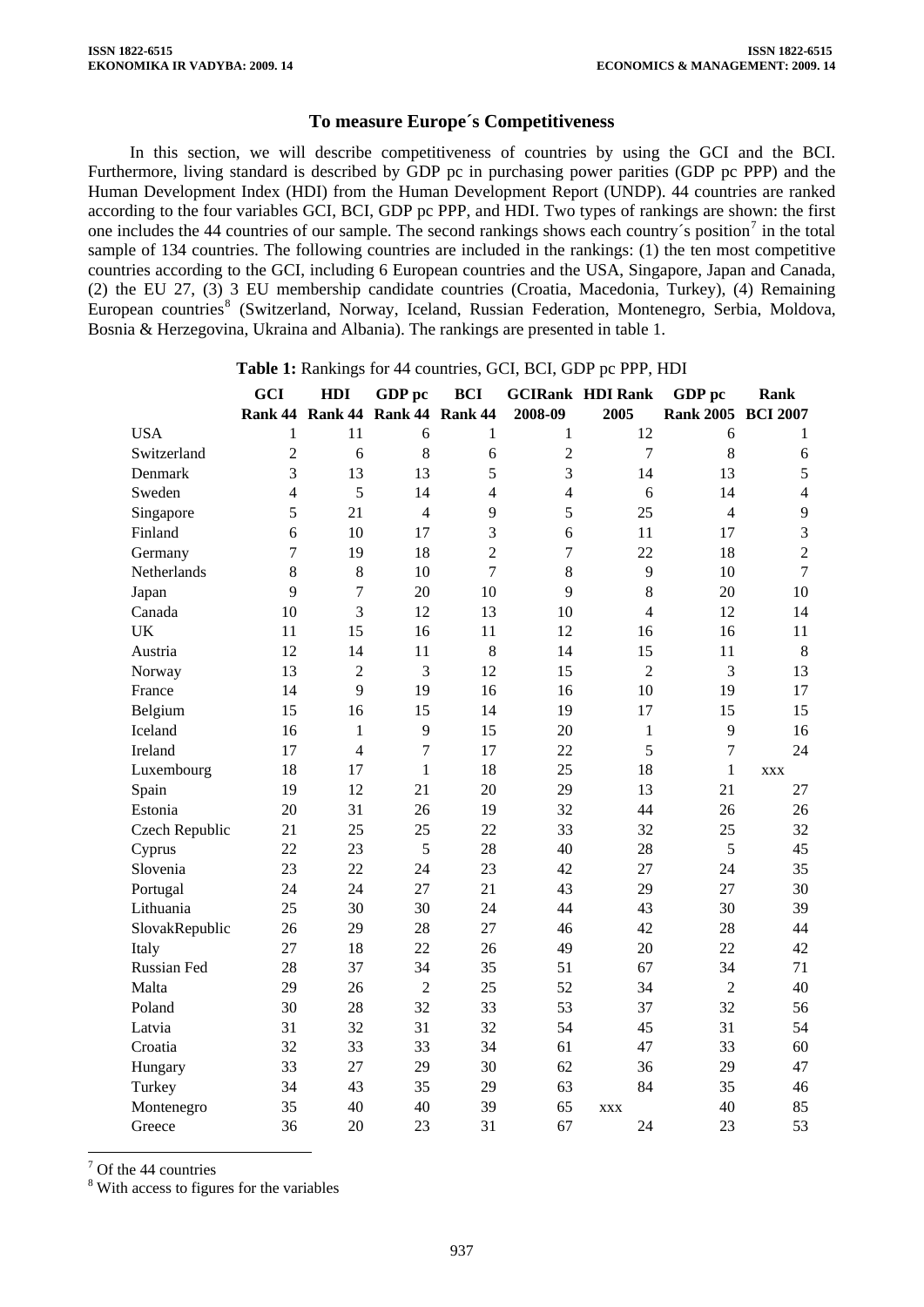| Romania                                                                                                       | 37 | 35 | 36 | 36 | 68  | 60         | 36 | 73  |
|---------------------------------------------------------------------------------------------------------------|----|----|----|----|-----|------------|----|-----|
| Ukraine                                                                                                       | 38 | 41 | 41 | 37 | 72  | 76         | 41 | 81  |
| Bulgaria                                                                                                      | 39 | 34 | 37 | 38 | 76  | 53         | 37 | 83  |
| Serbia                                                                                                        | 40 | 42 | 38 | 40 | 85  | <b>XXX</b> | 38 | 91  |
| Macedonia                                                                                                     | 41 | 39 | 39 | 41 | 89  | 69         | 39 | 95  |
| Moldova                                                                                                       | 42 | 44 | 44 | 42 | 95  | 111        | 44 | 99  |
| Bosnia+Herceg                                                                                                 | 43 | 36 | 42 | 43 | 107 | 66         | 42 | 107 |
| Albania                                                                                                       | 44 | 38 | 43 | 44 | 108 | 68         | 43 | 122 |
| Column 1 - 4 ranks the 44 countries compared with each other, while column $5 - 8$ ranks the countries in the |    |    |    |    |     |            |    |     |

total sample of 134 countries. HDI: 2005 UNDP; HDI is a summary of Life expectation at birth, an education index and GDP pc in PPP

GCI: from Global Competitiveness Report 2008 - 2009

BCI: from Global Competitiveness Report 2007 - 2008

 $\overline{a}$ 

*Sources: WEF 2008, 2007, UNDP 2007* 

Table 1 illustrates some interesting features. Ranked by the GCI, among the 10 most competitive countries of 134 we can find 5 EU members and Switzerland ( $2<sup>nd</sup>$  position), i.e. 6 of the most competitive countries are European ones. The situation is similar regarding the rankings according to BCI. While several of the "old" EU 15 members belong to the most competitive countries in the world, ranked by GCI and BCI, the new members (2004, 2007) are much lower ranked. If the average of the EU is calculated, the competitive situation is not very impressing. Future members – with the exception of Norway, Switzerland and Iceland – will deteriorate the *average* competitive position of the EU. Yet, because the competitive situation is quite different, when we compare EU15 with EU25 and EU27<sup>[9](#page-4-0)</sup>, according to us, it could be a good idea to look at the single member countries, as we have done here.

As mentioned above, WEF relates competitiveness with living standards. The next table shows coefficients of correlation between the rankings illustrated in table 1 (table 2).

#### **Table 2**: Pearson correlation coefficient, Rankings for 44 countries

|                 |       | <b>GCI Rank</b> HDI Rank | <b>GDP</b> pc PPP Rank |
|-----------------|-------|--------------------------|------------------------|
| <b>HDI</b> Rank | 0.855 |                          |                        |
| GDP pc PPP Rank | 0.828 | 0.845                    |                        |
| <b>BCI Rank</b> | 0.972 | 0.866                    | 0.834                  |
| Source: Table 1 |       |                          |                        |

As table 2 illustrates, the correlation coefficients are very high and positive. Therefore, the following conclusions can be mentioned. Countries, which are highly ranked regarding HDI, i.e. a measure of living standard, are even highly ranked in GCI and BCI. Even the rankings of the other measure of living standard (GDP pc PPP) is strongly correlated with the rankings of GCI and BCI. This seems to confirm the idea of a positive relation between living standard and international competitiveness, which even has been shown by WEF (WEF, 2007). Of course, there is a strong positive correlation between the rankings of GDP pc PPP and the one of HDI, which can be explained with the construction of HDI.

Finally, the largest correlation coefficient is the one for the ranking of GCI and BCI. Countries, which are highly ranking in one of the two competitiveness indices, are even highly ranked in the other one.

### **Conclusions**

The Lisbon Agenda (2000) established for the European Union the goal to become the most competitive economy in the world in 2010. It seems that politicians, journalists and the general public on one hand and economists – e.g. Porter and Krugman – on the other hand have different opinions about the relevance of international competitiveness of nations. The World Economic Forum (WEF) has constructed

GDP pc in PPP 2007

<span id="page-4-0"></span><sup>&</sup>lt;sup>9</sup> EU15: Finland, Sweden, Denmark, Germany, Belgium, Luxembourg, Netherlands, France, United Kingdom, Ireland, Austria, Italy, Spain, Greece, Portugal; EU25: EU15 plus Poland, Estonia, Latvia, Lithuania, Czech Republic, Slovak Republic, Hungary, Slovenia, Malta, Cyprus; EU27: EU25 plus Bulgaria, Romania